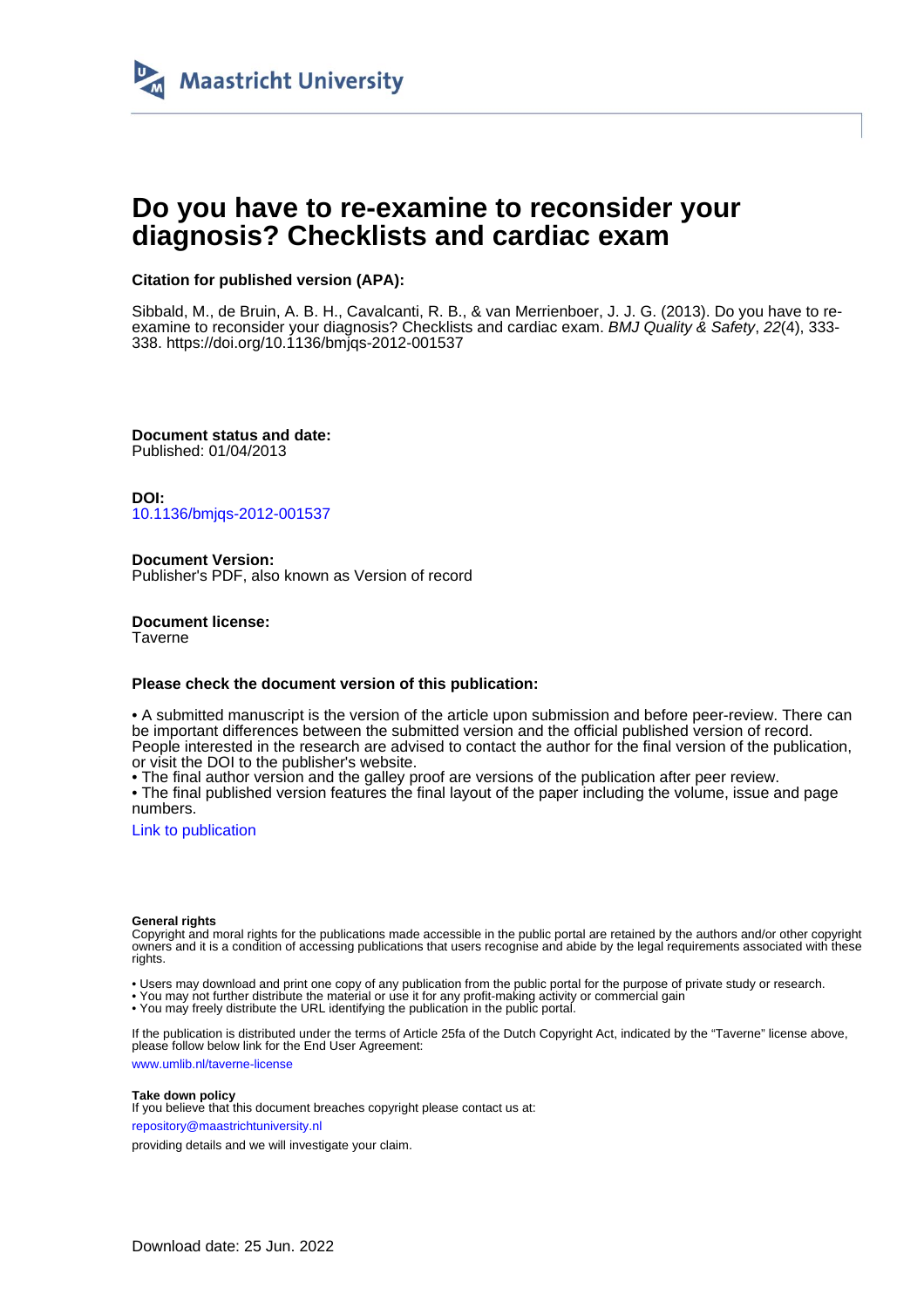# Do you have to re-examine to reconsider your diagnosis? Checklists and cardiac exam

Matthew Sibbald,<sup>1,2</sup> Anique B H de Bruin,<sup>3</sup> Rodrigo B Cavalcanti,<sup>4</sup> Jeroen J G van Merrienboer<sup>3</sup>

# ABSTRACT

**Background** Few studies have investigated whether clinicians can use checklists to verify their diagnostic decisions. Checklists may improve accuracy by prompting clinicians to reconsider or recollect information but might impair decision making by adding to clinicians' cognitive load. This study assessed whether checklists improve cardiac exam diagnostic accuracy, and whether this benefit is dependent on collecting additional information.

Methods 191 internal medicine residents examined a cardiopulmonary simulator. They provided a diagnosis, subjective rating of certainty, and key findings before and after using a checklist. Residents were randomised; half were allowed access to the simulator and half were prohibited access to the simulator while using the checklist. Residents rated their cognitive load in each step: prechecklist diagnosis, checklist use and postchecklist diagnosis.

**Result** Verifying with a checklist resulted in improved diagnostic accuracy; 88 residents (46%) made the correct diagnosis before using the checklist compared with 97 (51%) afterwards, p=0.04. The benefit of checklist use was restricted to residents allowed to re-examine the simulator (10 changed to correct diagnosis and one to an incorrect diagnosis) whereas no net benefit was seen among residents unable to re-examine the simulator (two changed to a correct diagnosis and two to an incorrect diagnosis, p=0.03). Those able to re-examine the simulator were slightly more confident after checklist use, whereas those unable to re-examine were slightly less confident after checklist use (p=0.01). The opportunity to re-examine the simulator had no effect on the accuracy of key findings reported. Of the three steps, checklist use was associated with the lowest cognitive load  $(F<sub>1,189</sub>=68 p<0.001)$ .

Conclusions Verifying diagnostic decisions with a checklist improved diagnostic accuracy. This benefit was only seen when more information could be collected. Checklist use was not associated with increased cognitive load.

# INTRODUCTION

Making a diagnosis can be a difficult and error prone task because of the volume of information that clinicians must integrate. Checklists can help manage this information load, thereby allowing clinicians to detect and correct errors. While checklists are widely endorsed to reduce medical error, $1-3$  studies have focused on their use around medical procedures,  $4^{5}$ not diagnostic decisions. Whether checklists can be applied to diagnostic decisions in clinical tasks, such as taking a history or performing a clinical exam (ie, physical diagnosis), is not well studied.

Cognitive load theory provides a rationale for checklist use in physical diagnosis. Cognitive load refers to the amount of mental effort required to perform a task.<sup>6</sup> The cognitive load involved in a task relates to how much information must be simultaneously juggled. Tasks which require the integration of more than seven pieces of information can tax the finite resources of working memory and will typically be associated with high cognitive load.<sup>7</sup> Medical diagnosis is associated with high cognitive load as it requires collection and integration of vast amounts of information. Therefore, it is not surprising that a majority of diagnostic errors are attributed to information collection and integration.<sup>8</sup> Checklists might help overcome this information overload.<sup>3</sup> Checklists encourage clinicians to systematically consider all relevant material,

▸ Additional material is published online only. To view please visit the journal online ([http://dx.doi.org/10.1136/bmjqs-](http://dx.doi.org/10.1136/bmjqs-2012-001537)[2012-001537](http://dx.doi.org/10.1136/bmjqs-2012-001537)).

1 Faculty of Health Professions Education, Maastricht University, Maastricht, The Netherlands <sup>2</sup> Department of Medicine, HoPingKong Center for Excellence in Education and Practice, University Health Network, University of Toronto, Toronto, Canada <sup>3</sup>Department of Educational Development and Research, Faculty of Health, Medicine and Life Sciences, Maastricht University, Maastricht, The Netherlands 4 Department of Medicine, Faculty of Medicine, University of Toronto, Toronto, Canada

#### Correspondence to

Dr Matthew Sibbald, Toronto Western Hospital, East Wing 8- 420, 399 Bathurst St, Toronto, ON M5T 2S8, Canada; mattsibbald@gmail.com

Received 21 September 2012 Revised 2 January 2013 Accepted 6 January 2013 Published Online First 5 February 2013

To cite: Sibbald M, de Bruin ABH, Cavalcanti RB, et al. BMJ Qual Saf 2013;22: 333–338.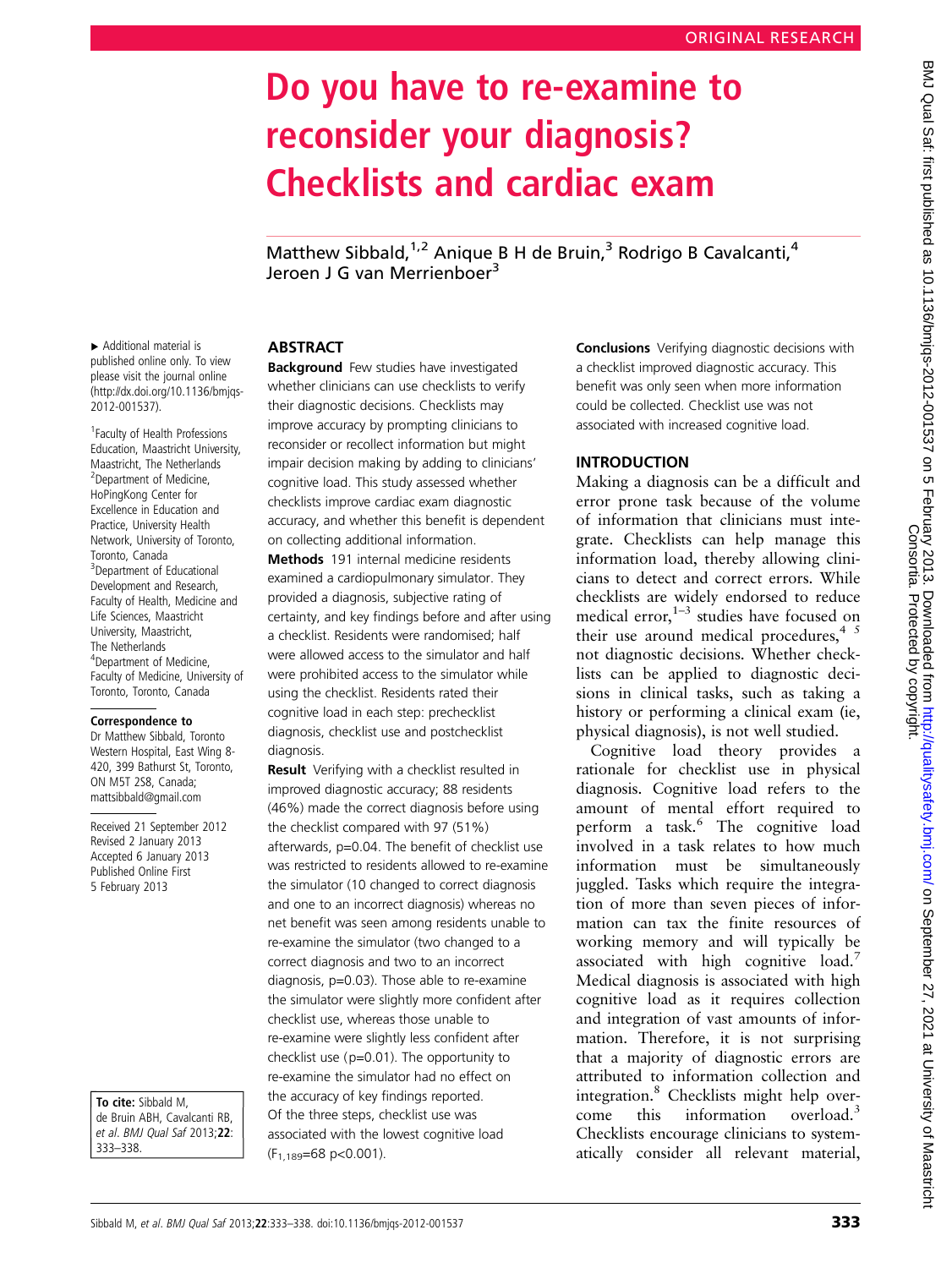potentially facilitating information collection and integration.<sup>1</sup> However, checklists may inadvertently add to the cognitive load. One approach to avoid adding to the cognitive load is to use checklists to verify a decision after it has been made,<sup>9</sup> rather than before or during the decision itself.<sup>10</sup>

This is problematic as many clinical tasks require clinicians to actively seek out information before making a decision. For these tasks, it is unclear how to implement a checklist to verify decisions. Do clinicians need to recollect information when verifying their decision? If so, will the checklist impair decision making by adding to the cognitive load?

Cardiac physical diagnosis is a clinical task involving complex diagnostic decisions that lends itself to controlled study. It is estimated that there are several hundred potential cardiac physical diagnostic find $i$ ngs.<sup>11</sup> Yet clinicians report using only three to five findings for most cardiac diagnoses.<sup>12 13</sup> Do clinicians collect enough information to pick the most useful three to five findings? Prior research suggests that clinicians frequently make mistakes by not collecting enough information.<sup>8</sup> Checklists may help clinicians avoid these errors by prompting them to be more thorough and identify relevant findings they have overlooked. However, this would require clinicians to recollect information while using the checklist.

Checklists might also assist clinicians in integrating the available information into a diagnostic decision. Within the cognitive psychology literature, diagnostic decisions are viewed as summative decisions made by two parallel and interacting cognitive systems: systems 1 and 2.14 15 System 1 processing is subconscious, requiring little mental effort, whereas system 2 processing is conscious and effortful. Errors in information integration may occur in both systems. While system 1 can integrate large amounts of information, this integration can be significantly influenced by subconscious biases.<sup>15</sup> Encouraging system 2 processing can reduce the effect of these biases in decision making. However, the conscious decision making of system 2 is limited by working memory and can be easily overloaded by large amounts of information. Checklists can facilitate information integration in two ways. First, checklists can combat system 1 biases by encouraging oversight of the diagnostic decision by system 2 processing. Second, checklists can combat the information overload involved in system 2 processing by limiting conscious attention to a small number of relevant variables. If checklists assist clinicians in integrating information, clinicians would not have to recollect information when using the checklist to verify a decision.

Therefore, the purpose of this study was twofold: (1) To determine if using a checklist to verify cardiac physical diagnosis improves diagnostic accuracy and (2) To determine whether the mechanism of benefit involves information collection and/or information integration. Delineating the underlying mechanism is of theoretical and practical importance. If the benefit to checklists is contingent on information collection, verification checklists might only be effective when clinicians go back to the patient to identify findings they overlooked.

# **METHODS**

# Sample

A total of 193 internal medicine residents with 5– 8 years of physical exam experience were recruited during their yearly formative objective structured examination. All residents were approached and all but two provided written consent to participate. The exam was administered over five different days. No attempt was made to sequester residents as the purpose of the exam was entirely formative. Based on prior study with a comparable cohort of residents, $^{12}$ we calculated a minimum sample size of 156 to detect a 20% difference in diagnostic accuracy assuming a power of 80% and α of 0.05.

# Materials

#### Model of cardiac exam

A high-fidelity cardiac exam simulator, Harvey (Miami, Florida, USA), was used. The simulator provides a reproducible model for the assessment of cardiac physical examination skills.<sup>16 17</sup> It replicates all aspects of the cardiac exam, thereby averting the criticisms of assessing heart sounds in isolation, $18 \tcdot 19$ while preserving reproducibility. The simulator was randomly set to one of six different diagnoses. All diagnoses had a single murmur, and multiple related findings including normal and abnormal heart sounds, lung sounds, carotid pulsations, jugular venous waveforms and precordial pulsations. Diagnoses included mitral stenosis, mitral regurgitation, atrial septal defect, mitral valve prolapse, aortic sclerosis and aortic stenosis.

# Checklist

A checklist was developed using templates from two  $text{text}$ <sup>11 20</sup> and vetted by two clinical experts. Checklist items included the major aspects of a cardiac physical exam: carotid waveform and pulse, jugular venous waveform and pressure, first heart sound, second heart sound, extra sounds, murmur timing, murmur location, murmur radiation, murmur shape and precordial impulses. Residents had 5–8 years of experience with all of these physical exam components. Therefore, no special training was given prior to checklist use. The checklist was presented using an iPad with drop down menus for each physical exam component (figure 1).

# Procedure

Residents completed the study as part of a formative objective structured clinical exam. Residents were randomised into two groups using a computer generated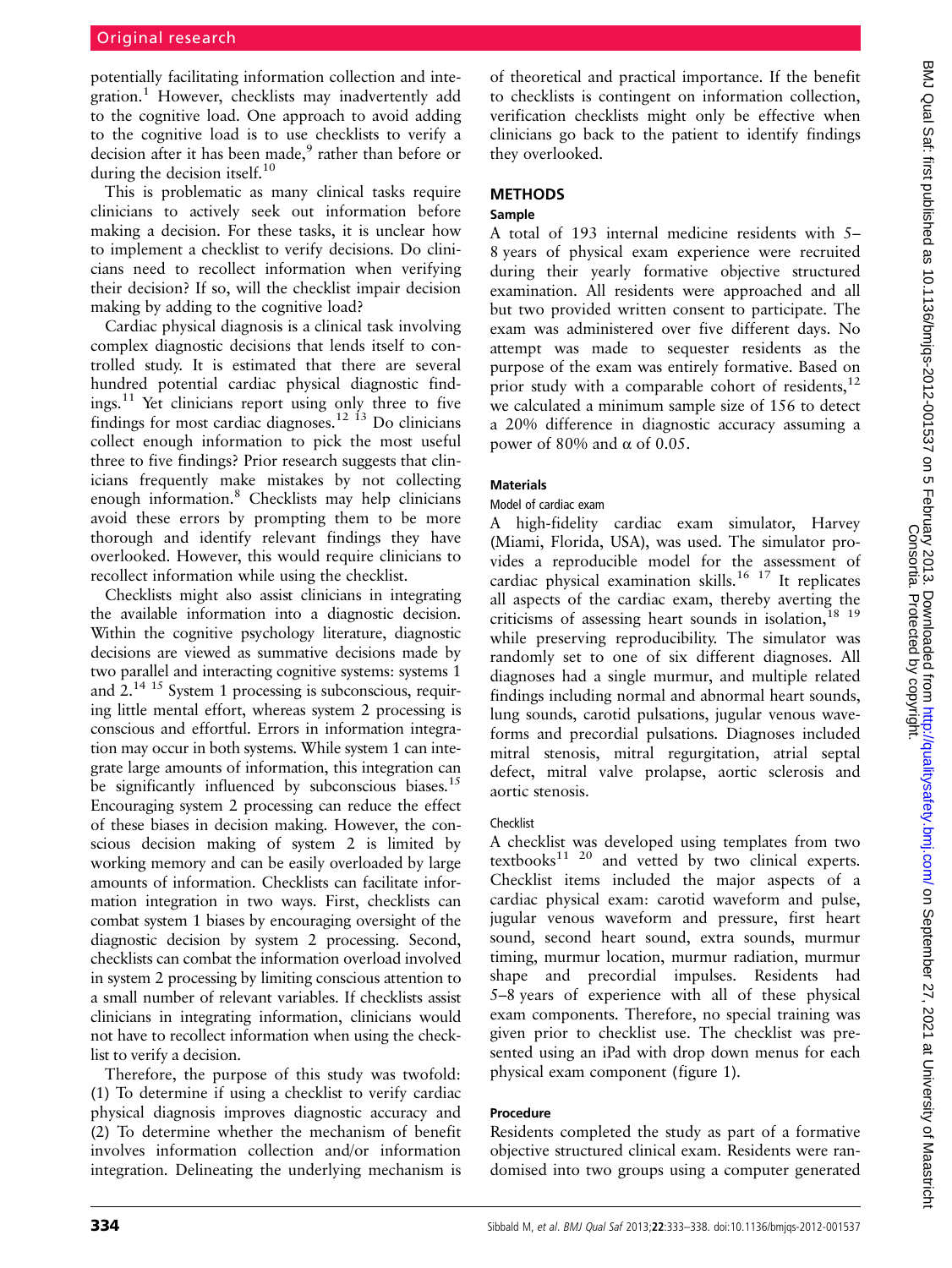|                | HARVEY.          |                             |
|----------------|------------------|-----------------------------|
| 1              | Carotid          | Normal                      |
| $\overline{2}$ | <b>JVP</b>       | Normal                      |
| 3              | S <sub>1</sub>   | Normal                      |
| 4              | S <sub>2</sub>   | Physiologically split       |
| 5              | Extra sounds     | None                        |
| 6              | Murmur timing    | Systolic                    |
| $\overline{7}$ | Murmur location  | Left lateral sternal border |
| 8              | Murmur radiation | Carotids                    |
| 9              | Murmur shape     | Early systolic              |
| 10             | Precordium       | Normal                      |

Complete the following checklist. DO NOT RE-EXAMINE

Figure 1 Cardiac exam checklist.

random number. All residents completed three steps; only step 2 differed between the groups (figure 2). All residents completed the study in 15 min. In order to ensure residents completed all the steps, they were told to move to the second step after 7 min and the third step after an additional 4 min. All data were entered directly by the resident on an iPad.

Step 1: the simulator was set to one of six possible diagnoses based on a random number generated by the iPad. Residents were instructed to examine the simulator as they would ordinarily examine a patient. Residents provided a diagnosis, an estimate of their certainty on a subjective scale from 1 to 7 and a list of key findings used to make their diagnosis. Residents could record as many or as few key findings as they thought were important in arriving at their diagnosis.

Step 2 (4 min): residents were instructed to complete a checklist. Half were allowed access to the



Figure 2 Flow diagram of procedural steps.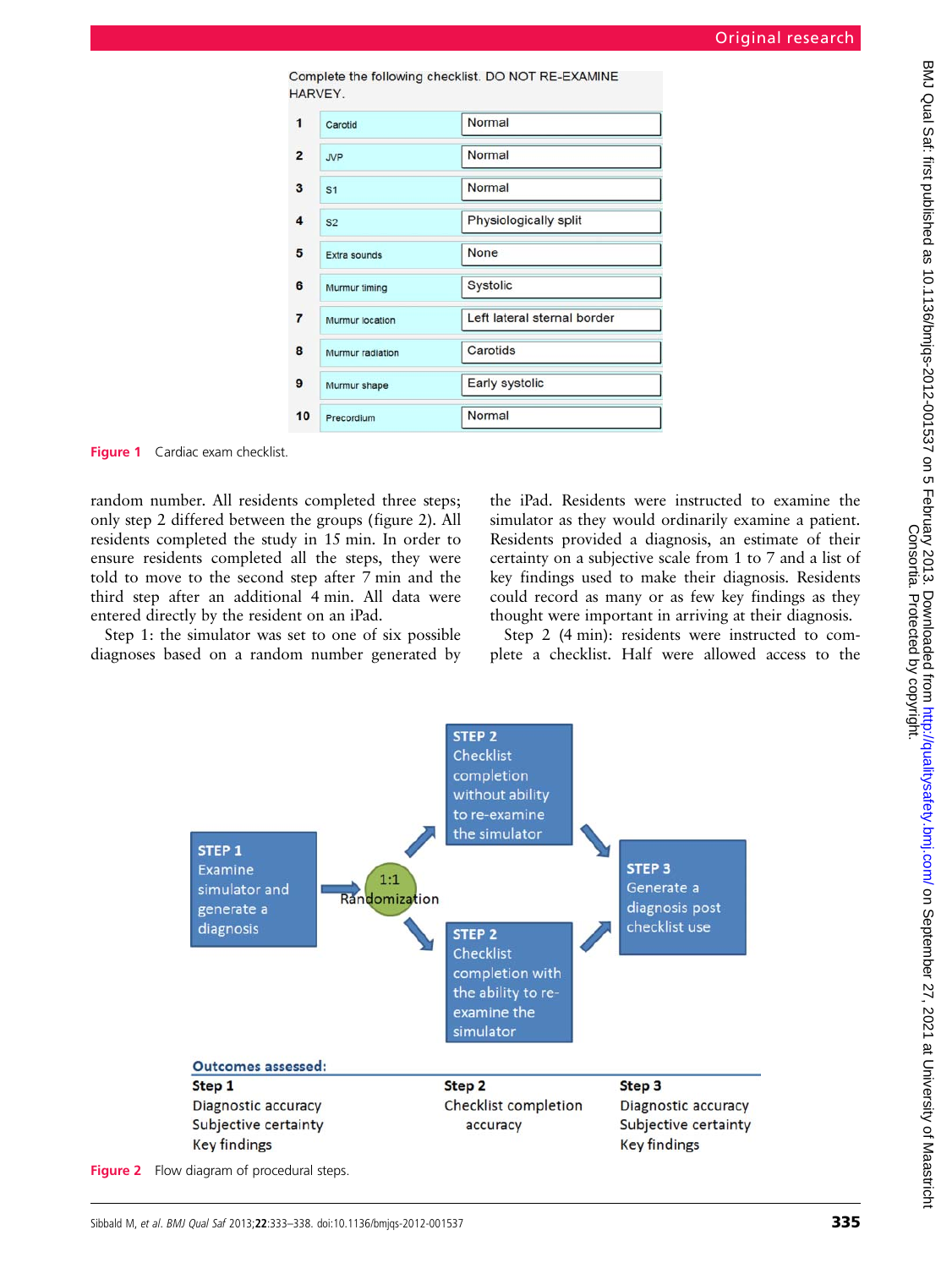simulator and half were prohibited access to the simulator while using the checklist based on their random group assignment.

Step 3 (4 min): residents were asked a second time to generate a diagnosis, an estimate of their certainty and list of key findings. During this last step, residents were not allowed access to the simulator.

After completing the simulator station, residents were asked to subjectively rate the cognitive load involved in each of the three steps: (1) deciding on a diagnosis prechecklist use, (2) using the checklist and (3) deciding on a diagnosis postchecklist use. Cognitive load was measured using a previously validated 9-point scale where 1 represented minimal effort and 9 maximal effort.<sup>21</sup>

#### Analysis

Diagnoses and findings were categorised as correct or incorrect. Accuracy of checklist completion was calculated by assigning one point to each item and dividing by the total number of items. Because of their nonnormal distribution, data are described in medians, interquartile ranges (IQR) and means  $(\mu)$ .

The primary outcome was diagnostic accuracy. Accuracy prechecklist and postchecklist use was compared using a McNemar exact test, a non-parametric test for paired binomial data. Change in diagnostic accuracy was compared between the two groups of residents: those able and not able to re-examine the simulator using a non-parametric Fisher test for unpaired binomial data.

#### Secondary outcomes

Certainty in diagnosis, correct and incorrect findings prechecklist and postchecklist were compared with Wilcoxon signed-rank testing. Differences between the two groups in certainty, cognitive load, findings and

**Table 1** Change in diagnostic accuracy and ability to re-examine the simulator

| uic piliulatui                                                                                                            |                                                |                                            |  |  |  |  |
|---------------------------------------------------------------------------------------------------------------------------|------------------------------------------------|--------------------------------------------|--|--|--|--|
|                                                                                                                           | Not able to<br>re-examine<br>simulator<br>N(%) | Able to<br>re-examine<br>simulator<br>N(%) |  |  |  |  |
| N                                                                                                                         | 96 (50.3%)                                     | 95 (49.7%)                                 |  |  |  |  |
| Changed to an incorrect<br>diagnosis                                                                                      | $2(2.1\%)$                                     | $1(1.1\%)$                                 |  |  |  |  |
| No change in diagnosis                                                                                                    | 92 (95.8%)                                     | 84 (88.4%)                                 |  |  |  |  |
| Unchanged incorrect<br>diagnosis                                                                                          | 51 (53.1%)                                     | 40 (42.1%)                                 |  |  |  |  |
| Unchanged correct<br>diagnosis                                                                                            | 41 (42.7%)                                     | 44 (46.3%)                                 |  |  |  |  |
| Changed to a correct<br>diagnosis                                                                                         | $2(2.1\%)$                                     | 10 (10.5%)                                 |  |  |  |  |
| Net benefit of the checklist<br>(ie, changed to a correct<br>diagnosis <i>minus</i> changed to<br>an incorrect diagnosis) | $0(0\%)$                                       | $9(9.4\%)$                                 |  |  |  |  |

checklist accuracy were compared using Wilcoxon rank-sum tests. Differences in cognitive load among the three conditions were compared using a repeated measures model with the ability to re-examine entered as a covariate.

All statistics were done using SPSS V.20 (IBM computing, Redmond).

### RESULTS

A total of 191 residents completed the study. Verifying decisions with a checklist resulted in improved diagnostic accuracy; 88 residents (46%) made the correct diagnosis before using the checklist compared with 97 (51%) afterwards, McNemar exact test p=0.04. No differences in certainty (5 IQR 4–5  $\mu$ ) 4.6 vs 5 IQR 4–5 m 4.6, Wilcoxon rank z=−0.43 p=0.7), correct findings (3 IQR 1–4  $\mu$  2.6 vs 2 IQR 1–3 μ 2.4, Wilcoxon rank z=−1.4 p=0.2) or incorrect findings (1 IQR 0–2  $\mu$  1.2 vs 1 IQR 0–2  $\mu$  1.1, Wilcoxon rank  $z=-1.5$  p=0.1) were noted prechecklist and postchecklist use.

The benefit of checklist use on diagnostic accuracy was restricted to residents allowed to re-examine the simulator (10 of 95 changed from incorrect to correct diagnosis vs 2 of 96 in those unable to re-examine the simulator; table 1, Fisher exact test  $p=0.03$ ). Those able to re-examine were slightly more confident after checklist use, whereas those unable to re-examine were slightly less confident after checklist use (0 IQR 0–1  $\mu$  +0.1 vs 0 IQR 0  $\mu$  –0.1, Wilcoxon rank z=  $-2.8$ , p=0.01). The ability to re-examine on the simulator had no effect on correct or incorrect findings reported (table 2). However, the ability to re-examine on the simulator was associated with better accuracy on checklist items (70 IQR 60–80  $\mu$  70 vs 70 IQR 50–80  $\mu$  64, Wilcoxon rank z=−2.2, p=0.02).

Reported cognitive load varied across each of the three experimental steps (5 IQR 4–7  $\mu$  5.4, 4 IQR 3– 5  $\mu$  4.1, 5 IQR 3–6  $\mu$  4.7 for generating a diagnosis prechecklist, using a checklist and generating a diagnosis postchecklist, respectively;  $F_{1,189} = 10.3$  $p=0.006$ ). Reported cognitive load using the checklist was lower than either of the other two steps  $(F_{1,189} = 68 \text{ p} < 0.0001)$ . Generating a diagnosis before the use of a checklist was associated with a higher cognitive load than generating a diagnosis after using a checklist  $(F_{1,189} = 35 \text{ p} < 0.0001)$ . Ability to re-examine the simulator did not impact reported cognitive load ( $F_{1,189}$ =0.1 p=0.7).

Residents who changed their diagnosis after checklist use were compared with residents who did not (table 3). The group of residents who changed their diagnosis from correct to incorrect was too small to be included in the comparison  $(n=3)$ . Residents who corrected their diagnosis reported significantly fewer incorrect findings after checklist use (0 IQR 0-1  $\mu$  0.3 vs 1 IQR 0-2  $\mu$ 1.1, Wilcoxon rank z=−2.3 p=0.02).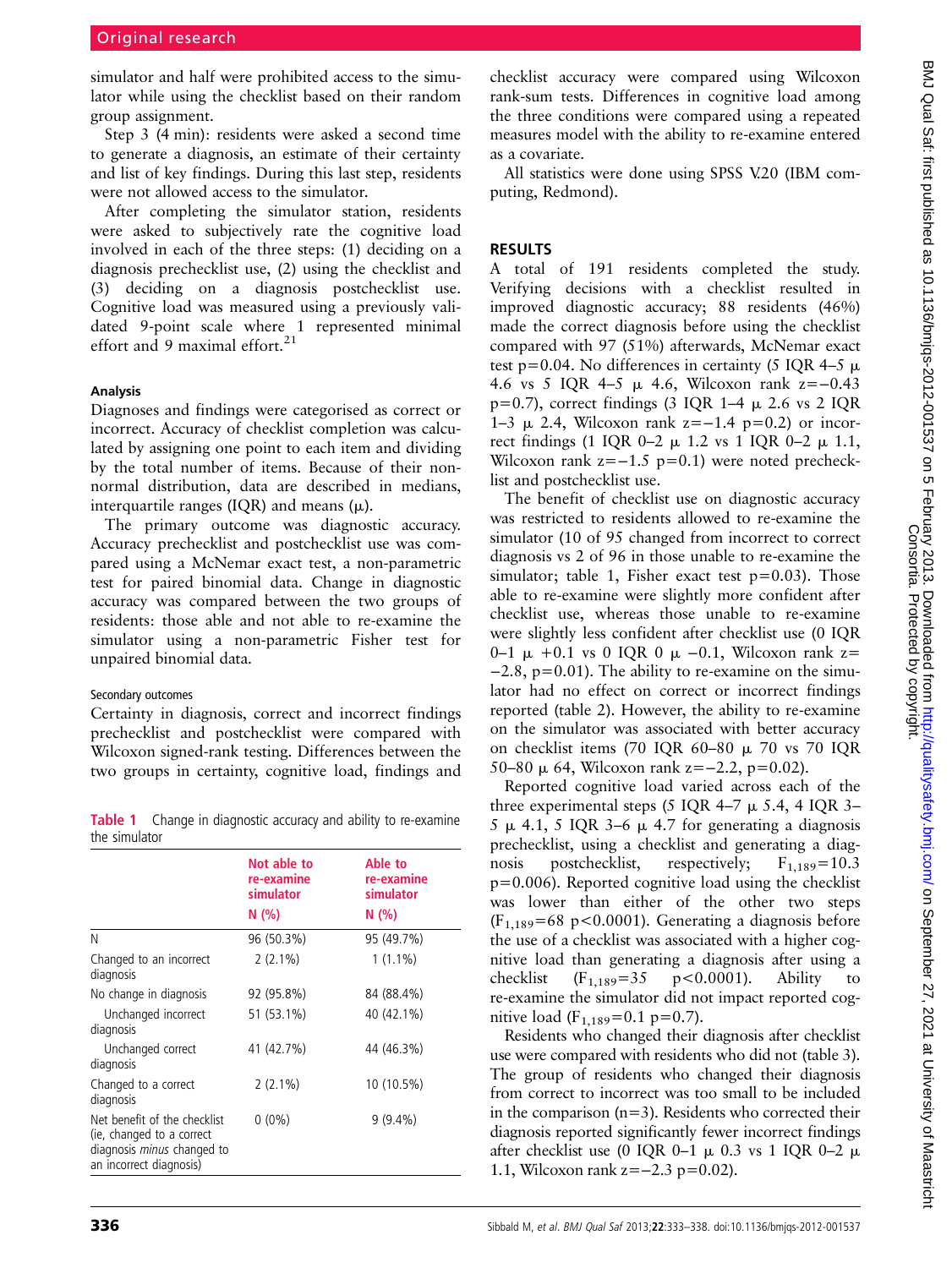Table 2 Number of findings residents used to make a diagnosis

|                    | Not able to re-examine the simulator<br>during checklist use (n 96)<br>Median (IQR, $\mu$ ) |                      |                | Able to re-examine the simulator<br>during checklist use (n 95)<br>Median (IQR, $\mu$ ) |                            |      | All participants (n 191)<br>Median (IQR, $\mu$ ) |               |                |
|--------------------|---------------------------------------------------------------------------------------------|----------------------|----------------|-----------------------------------------------------------------------------------------|----------------------------|------|--------------------------------------------------|---------------|----------------|
|                    |                                                                                             |                      |                |                                                                                         |                            |      |                                                  |               |                |
|                    | Prechecklist                                                                                | <b>Postchecklist</b> | <b>p</b> Value |                                                                                         | Prechecklist Postchecklist |      | p Value Prechecklist                             | Postchecklist | <b>p</b> Value |
| Correct findings   | $2(1-4, 2.5)$                                                                               | $2(1-3, 2.3)$        | 0.32           | $3(2-4, 2.7)$                                                                           | $2(1-4, 2.6)$              | 0.34 | $3(1-4, 2.6)$                                    | $2(1-3, 2.4)$ | 0.16           |
| Incorrect findings | $(0-2, 1.3)$                                                                                | $1(0-2, 1.2)$        | 0.17           | $1(0-2, 1.0)$                                                                           | $(0-1, 1.0)$               | 0.44 | $1(0-2, 1.2)$                                    | $1(0-2, 1.1)$ | 0.14           |
| Total findings     | $4(3-4, 3.8)$                                                                               | $4(2-4, 3.5)$        | 0.09           | $4(3-4, 3.7)$                                                                           | $3(3-4, 3.5)$              | 0.12 | $4(3-4, 3.7)$                                    | $4(3-4, 3.5)$ | 0.02           |

# **DISCUSSION**

Verification with a checklist substantially improved diagnostic accuracy in this study. One diagnostic error was corrected for every 11 times the checklist was used. Furthermore, checklist use was not associated with increased cognitive load. The task of generating a diagnosis after checklist use was associated with lower cognitive load than generating a diagnosis prechecklist use.

Three aspects of our design require closer scrutiny. First, checklist use was sequential and not integrated into the original diagnostic process, which was left uninterrupted. Upfront checklist use can increase cognitive load by forcing clinicians to simultaneously juggle checklist items alongside their usual diagnostic process. We circumvented this problem through sequential checklist use, which did not appear to increase cognitive load. Second, the content of the checklist mirrored the routine diagnostic process. The checklist items followed the standard paradigm clinicians are taught to assess and report cardiac physical exam. Given the familiar nature of the content, and its relation to everyday expert reasoning, it may be more easily integrated into the diagnostic process. Third, the design of the checklist required the user to report on each checklist item rather than just acknowledging it. This more engaging style of checklist might prompt more diagnostic reconsideration.

The utility of checklists in improving diagnostic accuracy was entirely restricted to residents able to re-examine the cardiopulmonary simulator. Therefore, the benefit of the checklist was linked to recollecting information rather than simply reconsidering or integrating information. The precise mechanism of this

benefit may be quite complex. While it is possible that a checklist simply allows clinicians to recollect relevant information, it might also allow for a re-interpretation of findings after the clinician has committed to a diagnosis. This may allow a clinician to better recognise any inconsistencies in the physical findings and his or her reasoning.

Interestingly, checklists did not increase the number of findings clinicians reported using in making their diagnosis. This remained at 3–5. The accuracy of these reported findings was likewise similar. However, the subgroup of clinicians who benefited from checklist use reported fewer incorrect findings. The simplest explanation for these results is that checklist use enabled these clinicians to correct an erroneous finding which had derailed their diagnostic decision making. However, an alternate explanation is that clinicians reasoned backward, removing incorrect inconsistent findings when asked to justify their diagnosis.

In fact, checklists had a much greater effect on diagnostic accuracy compared with reported findings. This suggests that while physical findings are the building blocks of diagnostic decisions, measuring how they are integrated is not straightforward. Clinicians are likely unaware of the system 1 processing involved in their decision making. Therefore, retrospective reporting of findings may be insensitive to the subconscious components of their diagnostic decision making. Clinicians may report findings to support their diagnoses, even when these findings are not involved in the diagnostic process. Such explanatory behaviour of intuitive system 1 decisions has been well documented in the psychology literature.<sup>22</sup>

Table 3 Residents who changed their mind versus those who did not

|                    | Those who changed answers to a correct<br>diagnosis $(n=12)$ |                                              |         | $(n=176)$                                   | Those who did not change their minds         | <b>Between group</b><br>comparison |                                |                                 |
|--------------------|--------------------------------------------------------------|----------------------------------------------|---------|---------------------------------------------|----------------------------------------------|------------------------------------|--------------------------------|---------------------------------|
|                    | <b>Prechecklist</b><br>Median (IQR, $\mu$ )                  | <b>Postchecklist</b><br>Median (IQR, $\mu$ ) | p Value | <b>Prechecklist</b><br>Median (IQR, $\mu$ ) | <b>Postchecklist</b><br>Median (IQR, $\mu$ ) | p Value                            | <b>Prechecklist</b><br>p Value | <b>Postchecklist</b><br>p Value |
| Cognitive load     | $5.5(4-6, 5.3)$                                              | $5(4-6, 5.2)$                                | 0.52    | $5(4-7, 5.4)$                               | $5(3-6, 4.7)$                                | 0.001                              | 0.85                           | 0.25                            |
| Certainty          | $5(4-5, 4.8)$                                                | $5(4-6, 4.8)$                                | 0.85    | $5(4-5, 4.6)$                               | $5(4-5, 4.6)$                                | 0.77                               | 0.91                           | 0.77                            |
| Correct findings   | $3(1-4, 2.8)$                                                | $3(1-4, 2.8)$                                | 0.86    | $3(1-4, 2.6)$                               | $2(1-3, 2.4)$                                | 0.12                               | 0.76                           | 0.23                            |
| Incorrect findings | $1(0-2, 1.0)$                                                | $0(0-1, 0.3)$                                | 0.04    | $1(0-2, 1.2)$                               | $1(0-2, 1.1)$                                | 0.31                               | 0.74                           | 0.02                            |
| Total findings     | $4(3-5, 3.8)$                                                | $3.5(2-4, 3.2)$                              | 0.20    | $4(3-4, 3.8)$                               | $4(3-4, 3.5)$                                | 0.04                               | 0.74                           | 0.62                            |